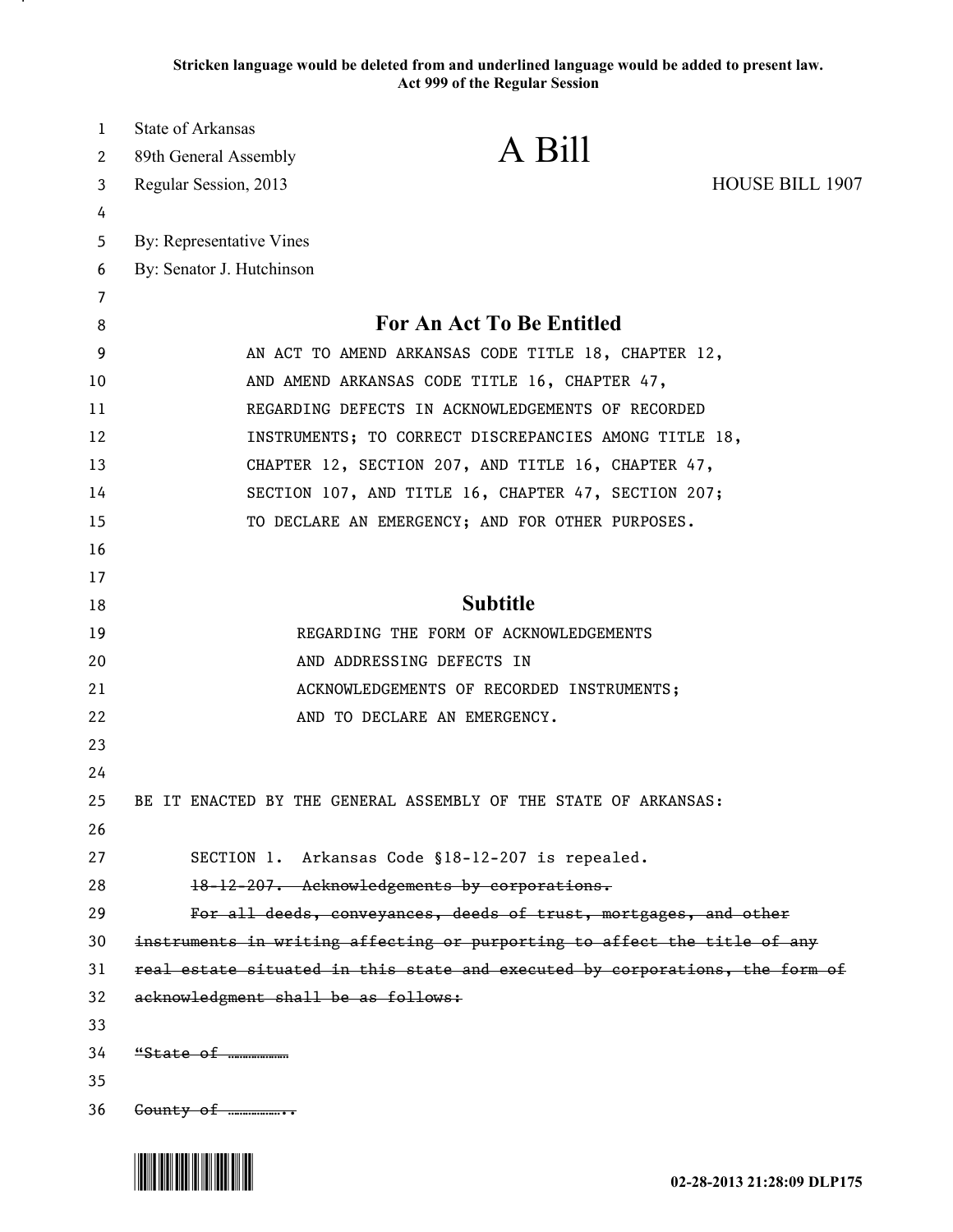| 1  |                                                                                    |
|----|------------------------------------------------------------------------------------|
| 2  | On this  day of , 20, before me, , a Notary                                        |
| 3  | Public, (or before any officer within this State or without the State now          |
| 4  | qualified under existing law to take acknowledgments), duly commissioned,          |
| 5  | qualified and acting, within and for said County and State, appeared in            |
| 6  | person the within named  and , (being the person or                                |
| 7  | persons authorized by said corporation to execute such instrument, stating         |
| 8  | their respective capacities in that behalf), to me personally well known, who      |
| 9  | stated that they were the  and  of the  a                                          |
| 10 | corporation, and were duly authorized in their respective capacities to            |
| 11 | execute the foregoing instruments for and in the name and behalf of said           |
| 12 | corporation, and further stated and acknowledged that they had so signed,          |
| 13 | executed and delivered said foregoing instrument for the consideration, uses       |
| 14 | and purposes therein mentioned and set forth.                                      |
| 15 |                                                                                    |
| 16 | "IN TESTIMONY WHEREOF, I have hereunto set my hand and official seal this          |
| 17 | <del></del> day of , 20                                                            |
| 18 |                                                                                    |
| 19 | <u>-"That all deeds or instruments affecting or purporting to affect the title</u> |
| 20 | to land executed in the above and foregoing form shall be good and                 |
| 21 | $\frac{$ sufficient."                                                              |
| 22 |                                                                                    |
| 23 | Arkansas Code § 16-47-207 is repealed.<br>SECTION 2.                               |
| 24 | 16-47-207. Forms of certificates.                                                  |
| 25 | An officer taking the acknowledgment shall endorse thereon or attach thereto       |
| 26 | a certificate substantially in one (1) of the following forms:                     |
| 27 |                                                                                    |
| 28 | (1) By Individuals:                                                                |
| 29 |                                                                                    |
| 30 |                                                                                    |
| 31 |                                                                                    |
| 32 |                                                                                    |
| 33 |                                                                                    |
| 34 | On this the  day of , 19, before me, , the undersigned                             |
| 35 | officer, personally appeared , known to me (or satisfactorily proven)              |
| 36 | to be the person whose name  subscribed to the within instrument and               |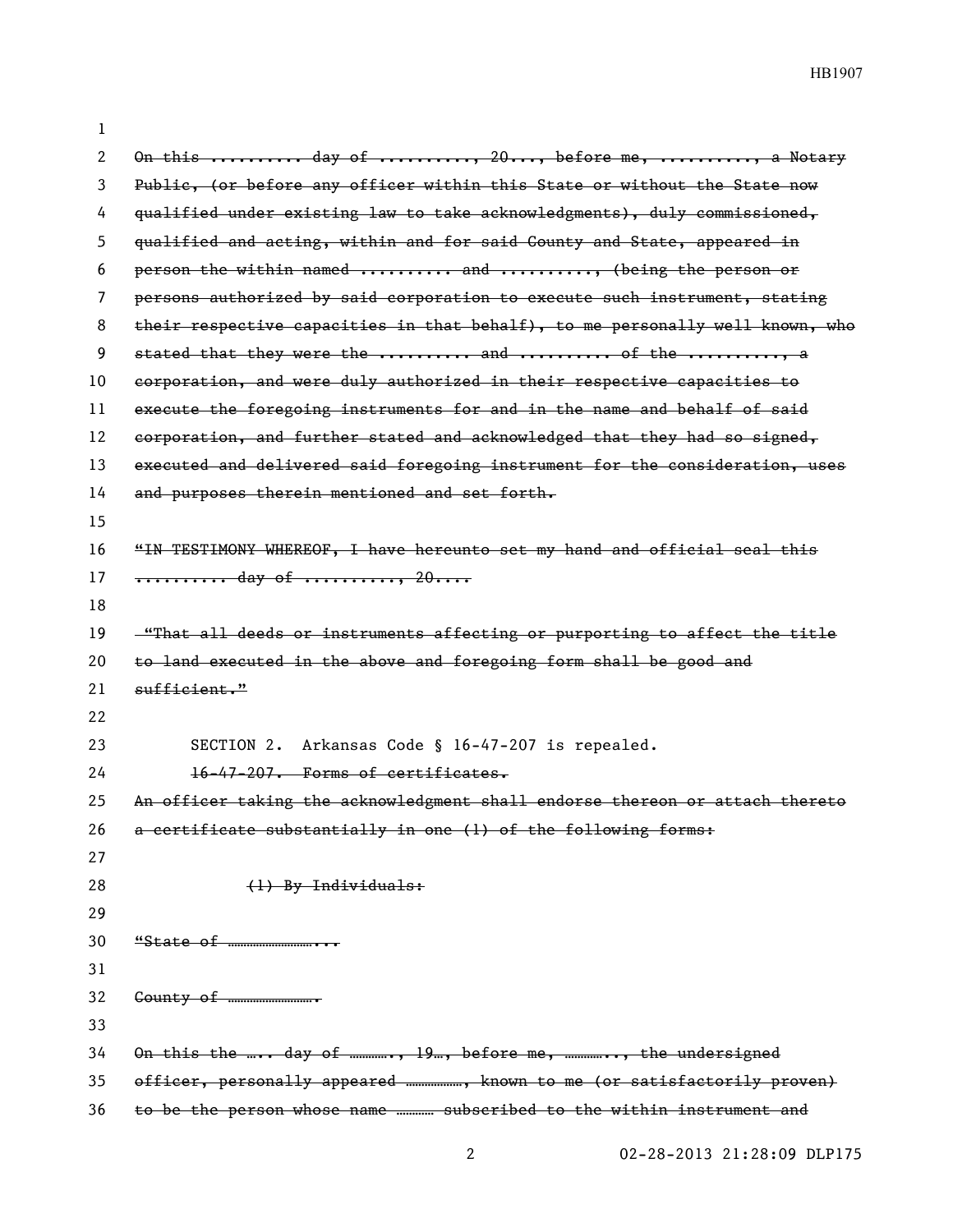| 1  | acknowledged that he  executed the same for the purposes therein         |
|----|--------------------------------------------------------------------------|
| 2  | contained.                                                               |
| 3  |                                                                          |
| 4  | In witness whereof I hereunto set my hand and official seal.             |
| 5  |                                                                          |
| 6  |                                                                          |
| 7  |                                                                          |
| 8  |                                                                          |
| 9  |                                                                          |
| 10 | Title of Officer."                                                       |
| 11 |                                                                          |
| 12 | $(2)$ By a Corporation:                                                  |
| 13 |                                                                          |
| 14 |                                                                          |
| 15 |                                                                          |
| 16 |                                                                          |
| 17 | On this the day of , 19, before me,  the undersigned officer,            |
| 18 | personally appeared , who acknowledged himself to be the  of             |
|    |                                                                          |
| 19 | , a corporation, and that he, as such, being authorized so to do,        |
| 20 | executed the foregoing instrument for the purposes therein contained, by |
| 21 |                                                                          |
| 22 |                                                                          |
| 23 | In witness whereof I hereunto set my hand and official seal.             |
| 24 |                                                                          |
| 25 |                                                                          |
| 26 |                                                                          |
| 27 |                                                                          |
| 28 |                                                                          |
| 29 | <del>Title of Officer."</del>                                            |
| 30 |                                                                          |
| 31 | (3) By an Attorney in Fact:                                              |
| 32 |                                                                          |
| 33 |                                                                          |
| 34 |                                                                          |
| 35 |                                                                          |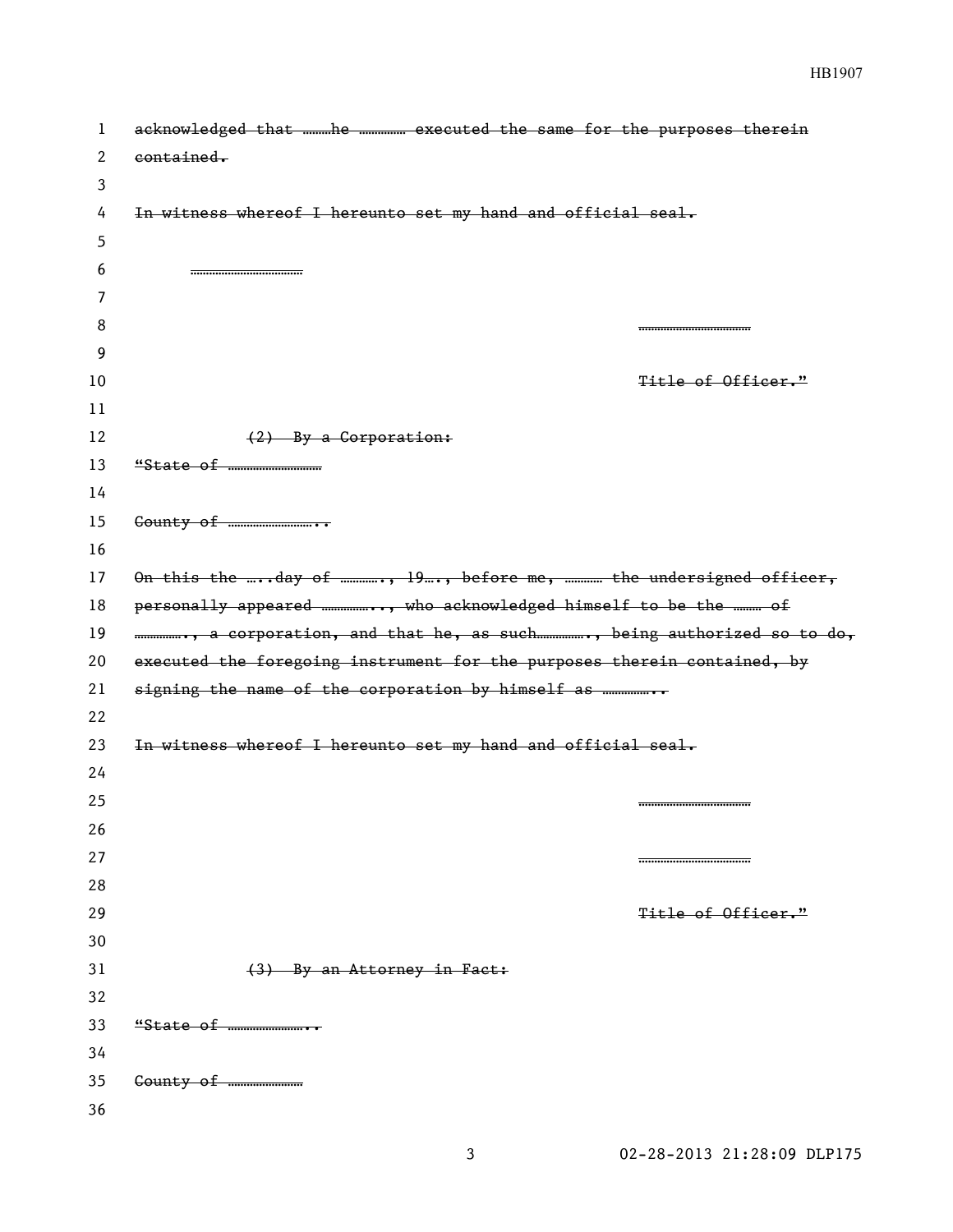| 1  | On this the day of , 19, before me, , the undersigned                       |
|----|-----------------------------------------------------------------------------|
| 2  | officer, personally appeared , known to me (or satisfactorily proven)       |
| 3  | to be the person whose name is subscribed as attorney in fact for , and     |
| 4  | acknowledged that he executed the same as the act of his principal for the  |
| 5  | purposes therein contained.                                                 |
| 6  |                                                                             |
| 7  | In witness whereof I hereunto set my hand and official seal.                |
| 8  |                                                                             |
| 9  |                                                                             |
| 10 |                                                                             |
| 11 |                                                                             |
| 12 |                                                                             |
| 13 | Title of Officer."                                                          |
| 14 |                                                                             |
| 15 | (4) By Any Public Officer or Deputy Thereof, or by Any Trustee,             |
| 16 | Administrator, Guardian, or Executor:                                       |
| 17 |                                                                             |
| 18 |                                                                             |
| 19 |                                                                             |
| 20 |                                                                             |
| 21 | On this the  day of , 19, before me, , the undersigned officer,             |
| 22 | personally appeared , of the State (Gounty or City as the case may be)      |
| 23 | of, known to me (or satisfactorily proven) to be the person described in    |
| 24 | the foregoing instrument, and acknowledged that he executed the same in the |
| 25 | eapacity therein stated and for the purposes therein contained.             |
| 26 |                                                                             |
| 27 | In witness whereof I hereunto set my hand and official seal.                |
| 28 |                                                                             |
| 29 |                                                                             |
| 30 |                                                                             |
| 31 |                                                                             |
| 32 |                                                                             |
| 33 | <del>Title of Officer."</del>                                               |
| 34 |                                                                             |
| 35 | SECTION 1. Arkansas Code § 16-47-107 is amended to read as follows:         |
| 36 | 16-47-107. Acknowledgment by corporations Forms for acknowledgment.         |

02-28-2013 21:28:09 DLP175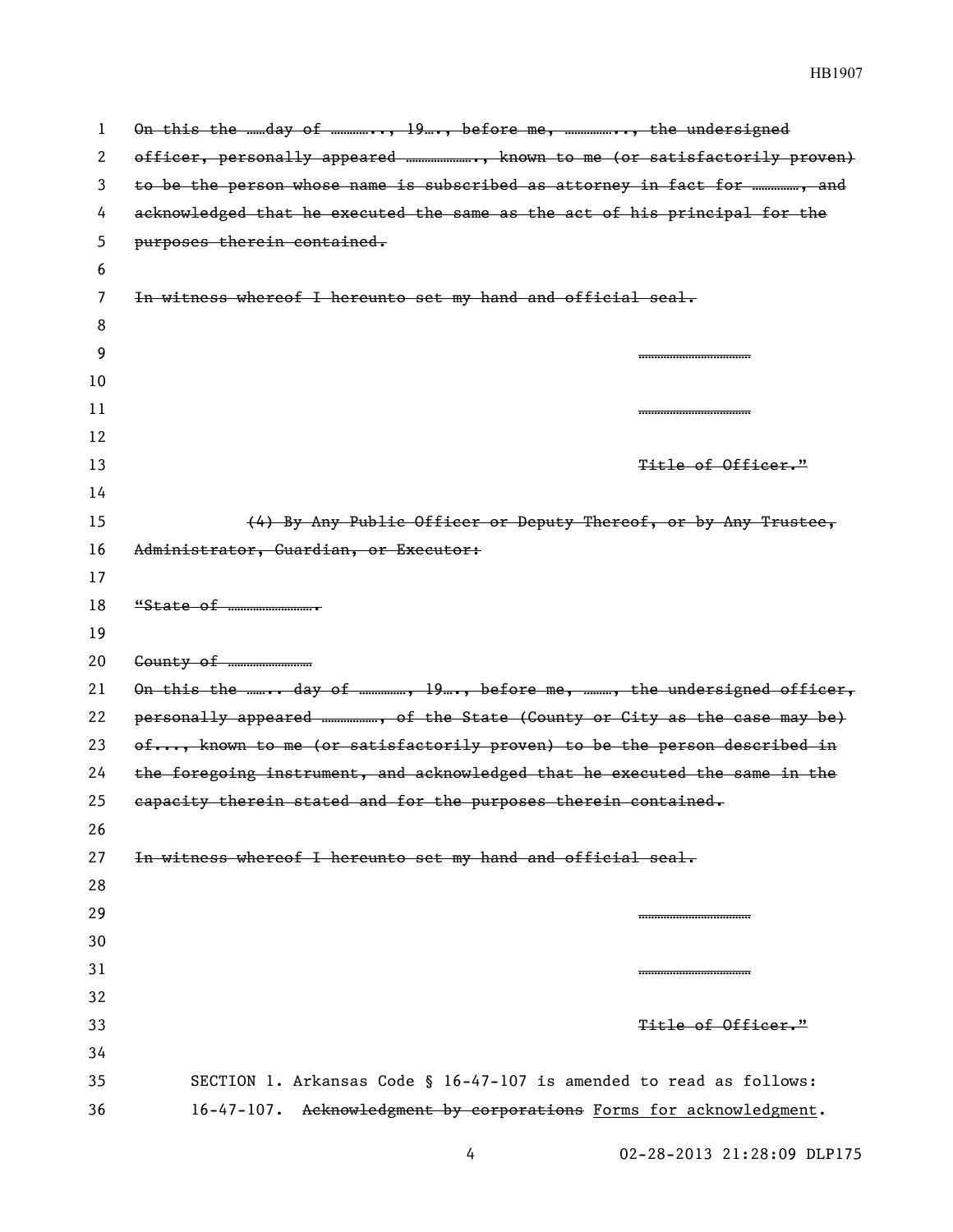(a) For all deeds, conveyances, deeds of trust, mortgages, and other instruments in writing affecting or purporting to affect the title of any real estate situated in this state and executed by corporations, business 4 trusts, estates, partnerships, limited liability companies, associations, 5 joint ventures, or any other legal entities, the form of acknowledgment shall be as follows the following form is deemed to be a valid acknowledgment and sufficient for recordation or entry into evidence under § 18-12-202: 9 "State of................ 11 County of ........... 13 On this .......... day of .........., 20  $\frac{19}{19}$ ..., before me, .........., a Notary Public, (or before any officer within this State or without the State now qualified under existing law to take acknowledgments), duly commissioned, qualified and acting, within and for said County and State, appeared in 17 person the within named .......... and .........., (being the person or persons authorized by said corporation, [business trust, estate, partnership, 19 limited liability company, association, joint venture, or other legal entity] to execute such instrument, stating their respective capacities in that behalf), to me personally well known (or satisfactorily proven to be such person), who stated that [he, she, or they] was [were] the .......... [and 23 .........]. of the ........., a corporation [business trust, estate, partnership, limited liability company, association, joint venture, or other legal entity], and was [were] duly authorized in [his, her, or their] 26 respective capacity [capacities] to execute the foregoing instrument instrument(s) for and in the name and behalf of said corporation [business trust, estate, partnership, limited liability company, association, joint venture or other legal entity], and further stated and acknowledged that [he, 30 she, or they] had so signed, executed, and delivered said foregoing instrument for the consideration, uses, and purposes therein mentioned and set forth. "IN TESTIMONY WHEREOF, I have hereunto set my hand and official seal this 35 ........... day of .........., 20  $\frac{19}{19}$ .... ………………………………………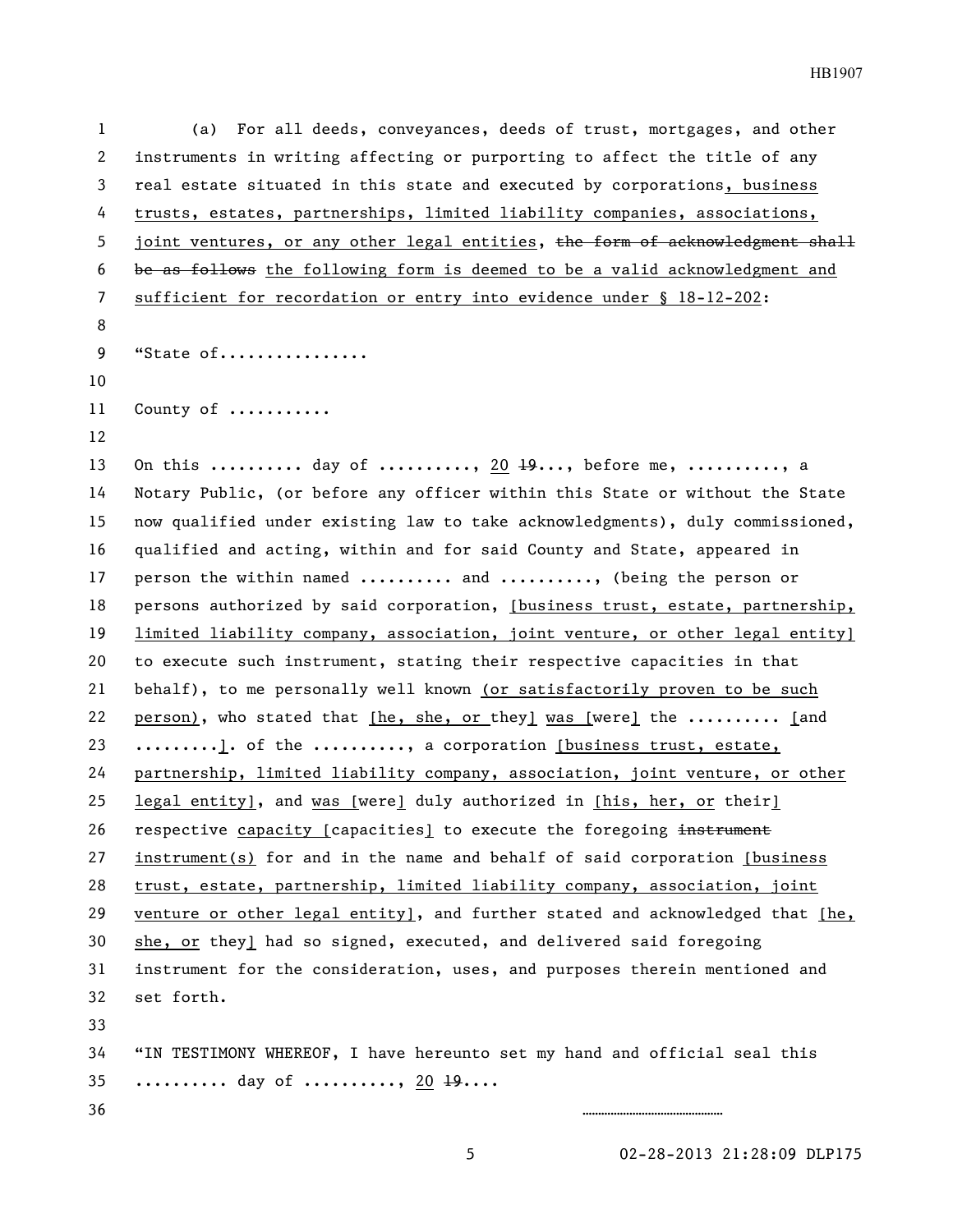| 1  | (Notary Public)"                                                              |
|----|-------------------------------------------------------------------------------|
| 2  |                                                                               |
| 3  | (b) For all deeds, conveyances, deeds of trust, mortgages, and other          |
| 4  | instruments in writing affecting or purporting to affect the title of any     |
| 5  | real estate situated in this state and executed by individuals, the following |
| 6  | form is deemed to be a valid acknowledgment and sufficient for recordation or |
| 7  | entry into evidence under § 18-12-202:                                        |
| 8  |                                                                               |
| 9  | "State of                                                                     |
| 10 |                                                                               |
| 11 | County of $\dots\dots\dots\dots\dots\dots$                                    |
| 12 |                                                                               |
| 13 | On this <u>day of </u> , 20, before me, a Notary Public, (or                  |
| 14 | before any officer within this State or without the State now qualified under |
| 15 | existing law to take acknowledgments,) appeared the within named              |
| 16 | [and ], to me personally well known (or satisfactorily proven to be           |
| 17 | such person), who stated and acknowledged that [he, she or they] had so       |
| 18 | signed, executed and delivered said foregoing instrument for the              |
| 19 | consideration, uses and purposes therein mentioned and set forth.             |
| 20 |                                                                               |
| 21 | IN TESTIMONY WHEREOF, I have hereunto set my hand and official seal this      |
| 22 | <u> day of , 20</u>                                                           |
| 23 |                                                                               |
| 24 | (Notary Public)"                                                              |
| 25 |                                                                               |
| 26 | (c) For all deeds, conveyances, deeds of trust, mortgages, and other          |
| 27 | instruments in writing affecting or purporting to affect the title of any     |
| 28 | real estate situated in this state and executed by attorneys in fact, the     |
| 29 | following form is deemed to be a valid acknowledgment and sufficient for      |
| 30 | recordation or entry into evidence under § 18-12-202:                         |
| 31 |                                                                               |
| 32 |                                                                               |
| 33 |                                                                               |
| 34 |                                                                               |
| 35 |                                                                               |
| 36 | On this the day of , 20, before me, , the undersigned                         |

6 02-28-2013 21:28:09 DLP175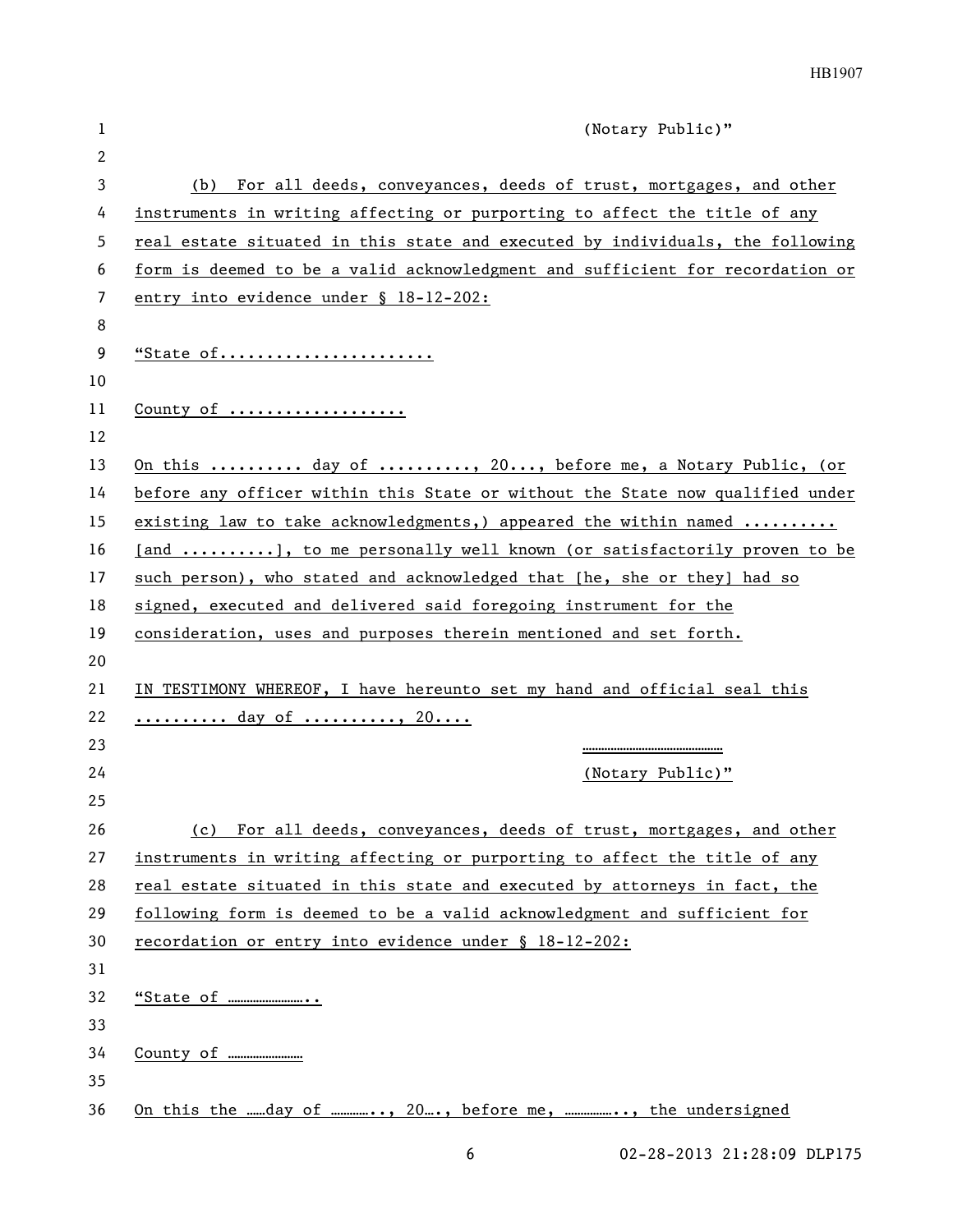| $\mathbf{1}$ | officer, personally appeared , known to me (or satisfactorily proven)            |
|--------------|----------------------------------------------------------------------------------|
| 2            | to be the person whose name is subscribed as attorney in fact for , and          |
| 3            | acknowledged that he executed the same as the act of his principal for the       |
| 4            | consideration, uses, and purposes therein contained.                             |
| 5            |                                                                                  |
| 6            | IN TESTIMONY WHEREOF I hereunto set my hand and official seal.                   |
| 7            |                                                                                  |
| 8            |                                                                                  |
| 9            |                                                                                  |
| 10           |                                                                                  |
| 11           |                                                                                  |
| 12           | Title of Officer."                                                               |
| 13           |                                                                                  |
| 14           | (b) All deeds or instruments affecting or purporting to affect the<br>(d)        |
| 15           | title to land executed in the above and foregoing form listed in subsections     |
| 16           | $(a)$ , (b), or (c) of this section as applicable, shall be good and sufficient. |
| 17           | The bracketed language listed in subsections (a), (b), and (c)<br>(e)            |
| 18           | above, suggests alternate language and is not required to be in an               |
| 19           | acknowledgment when the alternate language is not applicable.                    |
| 20           | The use of the present or past tense in the form of acknowledgment<br>(f)        |
| 21           | shall not affect the validity of the acknowledgement.                            |
| 22           | The heading of the acknowledgment may list either:<br>(g)                        |
| 23           | The county where the officer executing the acknowledgment<br>(1)                 |
| 24           | resides; or                                                                      |
| 25           | The county where the acknowledgment occurred.<br>(2)                             |
| 26           |                                                                                  |
| 27           | SECTION 4. Arkansas Code § 18-12-208 is amended to read as follows:              |
| 28           | 18-12-208. Defects.                                                              |
| 29           | All deeds, conveyances, deeds of trust, mortgages, marriage<br>(a)               |
| 30           | contracts, and other instruments in writing affecting or purporting to affect    |
| 31           | the title to any real estate or personal property situated in this state,        |
| 32           | which have been recorded and which are defective or ineffectual because:         |
| 33           | Of failure to comply with § 18-12-403;<br>(1)                                    |
| 34           | (2)<br>The officer who certified the acknowledgment or                           |
| 35           | acknowledgments to such instruments omitted any words required by law to be      |
| 36           | in the certificate or acknowledgments;                                           |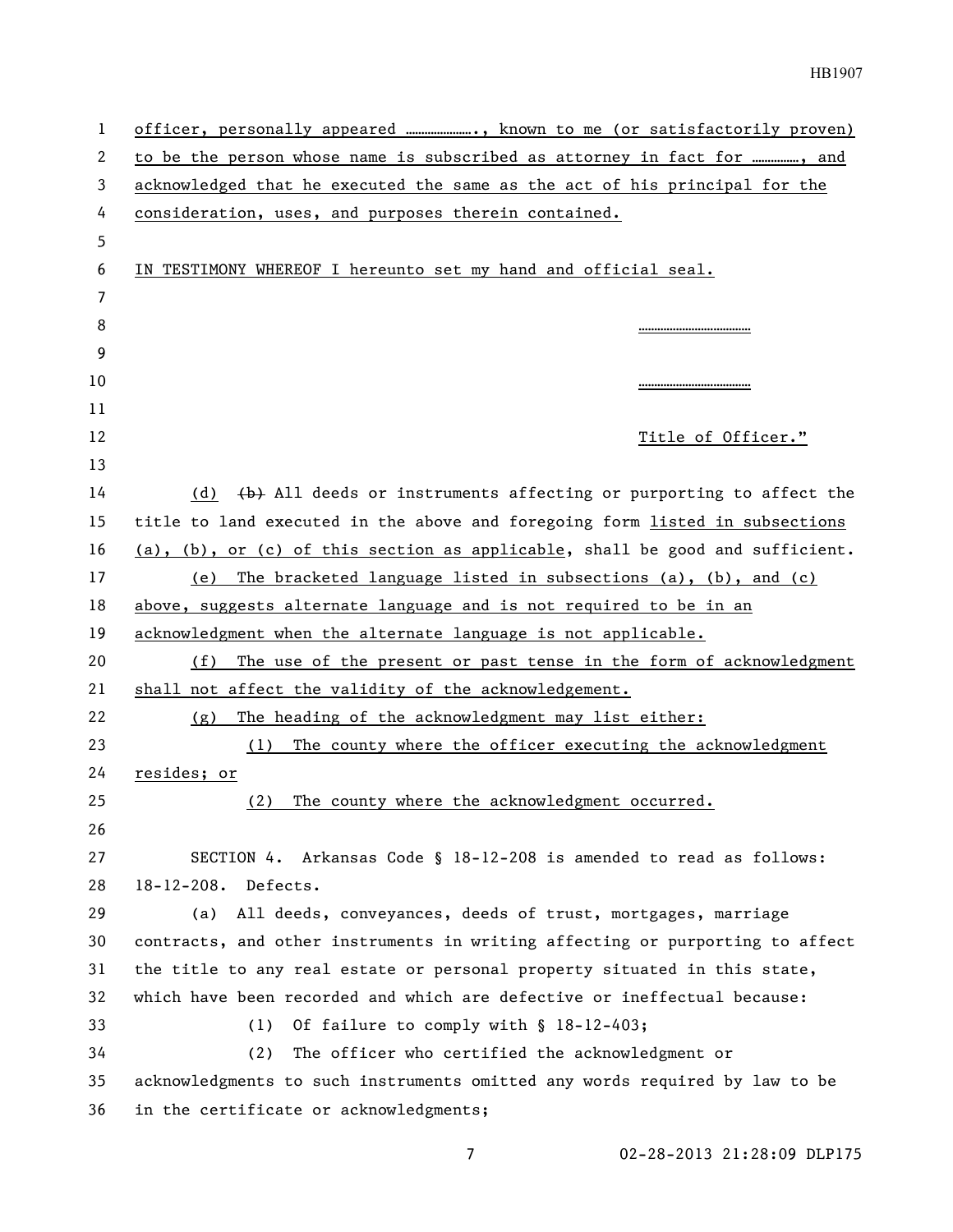(3) The officer failed or omitted to attach his or her seal to the certificate;

 (4) The officer attached to any such certificate a seal not bearing the words and devices required by law;

 (5) The officer was a mayor of a city or an incorporated town in the state of Arkansas and as such was not authorized to certify to executions and acknowledgments to such instruments, or was the deputy of an official duly authorized by law to take acknowledgments but whose deputy was not so authorized;

 (6) The notary public failed to state the date of the expiration of his or her commission on the certificate of acknowledgment, or incorrectly stated it thereon;

 (7) The officer incorrectly dated the certificate of acknowledgment or failed to state the county wherein the acknowledgment was taken; or

 (8) The acknowledgment was certified in any county of the State of Arkansas by any person holding an unexpired commission as notary public under the laws of the state who had, at the time of the certification, ceased to be a resident of the county within and for which he or she was commissioned, shall be as binding and effectual as though the certificate of acknowledgment or proof of execution was in due form, bore the proper seal, and was certified to by a duly authorized officer.

 (b) A deed, conveyance, deed of trust, mortgage, marriage contract, and other instrument in writing, affecting or purporting to affect the title to any real estate or personal property situated in this state, which is executed after August 13, 1993, shall not be deemed defective or ineffectual because:

 (1) The officer failed or omitted to attach his or her seal to the certificate;

 (2) The officer attached to any such certificate a seal not bearing the words and devices required by law;

 (3) The notary public failed to state the date of the expiration of his or her commission on the certificate of acknowledgment, or incorrectly stated it thereon;

 (4) The officer incorrectly dated the certificate of acknowledgment or failed to state the county wherein the acknowledgment was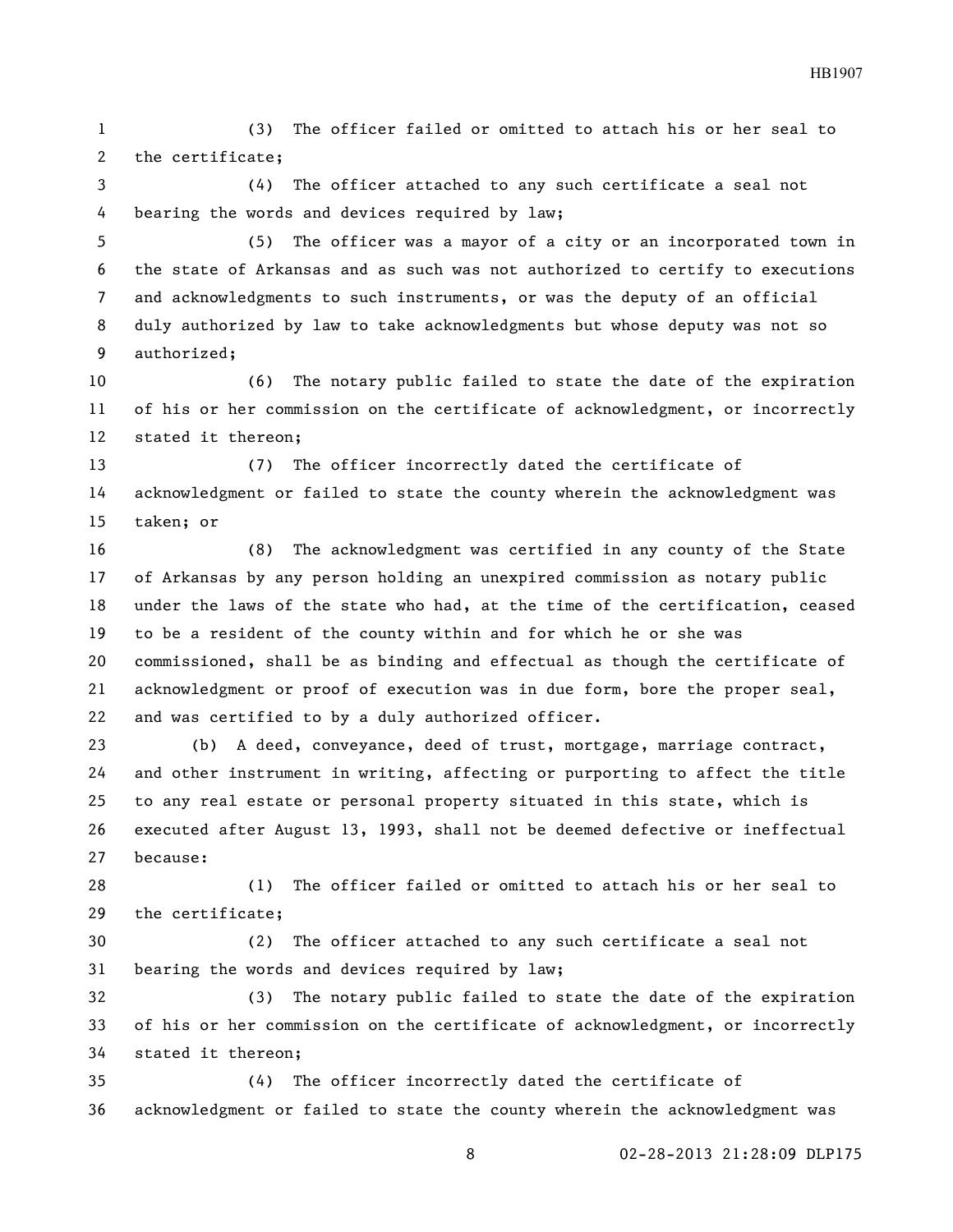taken; or (5) The acknowledgment was certified in any county of the State of Arkansas by any person holding an unexpired commission as notary public under the laws of the state who had, at the time of the certification, ceased to be a resident of the county within and for which he or she was commissioned. (c) A deed, conveyance, deed of trust, mortgage, marriage contract, and any other instrument in writing, affecting or purporting to affect the title to any real estate or personal property situated in this state, whether executed before, on. or after the effective date of this subsection, shall not be found insufficient to satisfy the requirements of § 18-12-202: (1) Because the acknowledgment thereof does not strictly comply with the form contained in § 16-47-107 or omits the words "for the consideration, uses, and purposes therein mentioned or set forth" or uses similar words; (2) Because the gender listed in the acknowledgment thereof does not match the gender of the person acknowledging the instrument; (3) Because the acknowledgment thereof does not identify the title or position of the person acknowledging the instrument on behalf of a corporation, partnership, company, trust, association or other entity; or (4) Where a good faith attempt at material compliance with 16- 47-107(a), (b), or (c), as applicable, has been made and there is no factual dispute as to the authenticity of the signature of the person making acknowledgement thereof. (d) Notwithstanding an acknowledgment to a deed or other instrument which may contain one or more of the defects set forth in this section, if a deed or other instrument is recorded, it shall: (1) Provide constructive notice thereafter to all parties of the matters contained in the deed or other instrument; and (2) Be treated as any other deed or instrument in writing under §16-47-110, and may be read into evidence in any court in this state without further proof of execution. (e) A valid jurat may act as a substitute for a certificate of

acknowledgment for instruments recorded on or after the effective date of

this subsection.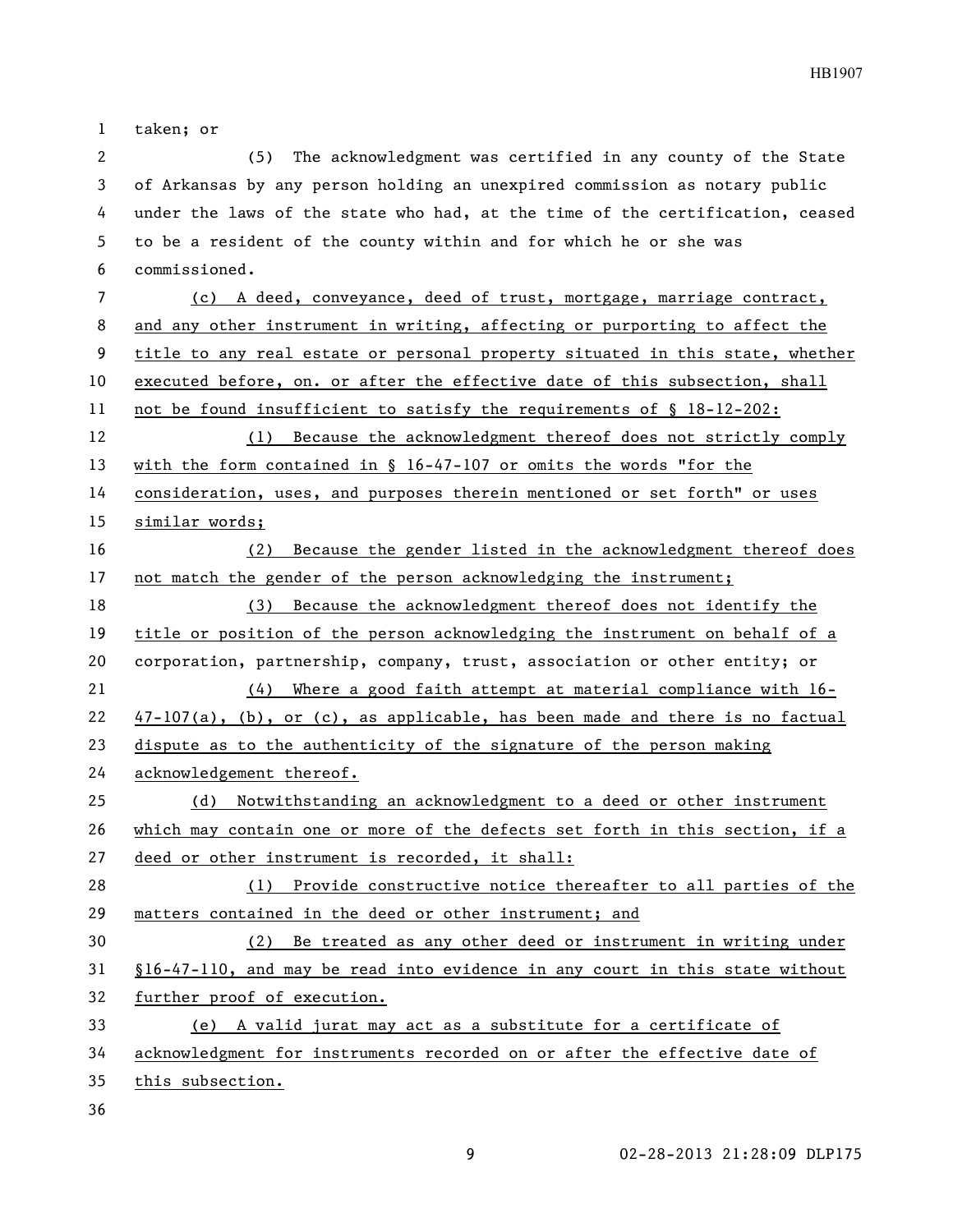SECTION 5. Arkansas Code § 14-15-402 is amended to read as follows: 14-15-402. Instruments to be recorded. (a) It shall be the duty of each recorder to record in the books provided for his or her office all deeds, mortgages, conveyances, deeds of trust, bonds, covenants, defeasances, affidavits, powers of attorney, assignments, contracts, agreements, leases, or other instruments of writing of, or writing concerning, any lands and tenements or goods and chattels, which shall be proved or acknowledged according to law, that are authorized to be recorded in his or her office. (b)(1) To be accepted by the county recorder for recording purposes, all documents shall: (A) Be on eight and one-half inch (8.5²) by eleven inch (11²) paper; (B) Have a two and one-half inch (2.5²) margin at the right top of the first page, one-half inch (0.5²) margin on the sides and bottoms of all pages, and a two and one-half inch (2.5²) margin at the bottom of the last page; (C) Have an area reserved on the top right of the first page for the file mark of the recorder; (D) Contain the following information: (i) The title of the document; and 22 (ii) The name of the grantor and grantee, when applicable; 24 (E) Be acknowledged in accordance with § 16-47-207 or otherwise executed as permitted by § 16-47-107 or § 18-12-208; and (F) Be legible. (2)(A) The county recorder shall have the discretion to waive the requirements of subdivision (b)(1) of this section for: (i) Good cause; and (ii) Any document that complies with the Uniform Real Property Electronic Recording Act, § 14-2-301 et seq. (B) All documents and instruments executed before January 1, 2004, shall be exempt from the requirements of subdivision (b)(1) of this section. (C) All surveys and plats shall be exempt from the requirements of subdivision (b)(1) of this section.

HB1907

## 02-28-2013 21:28:09 DLP175